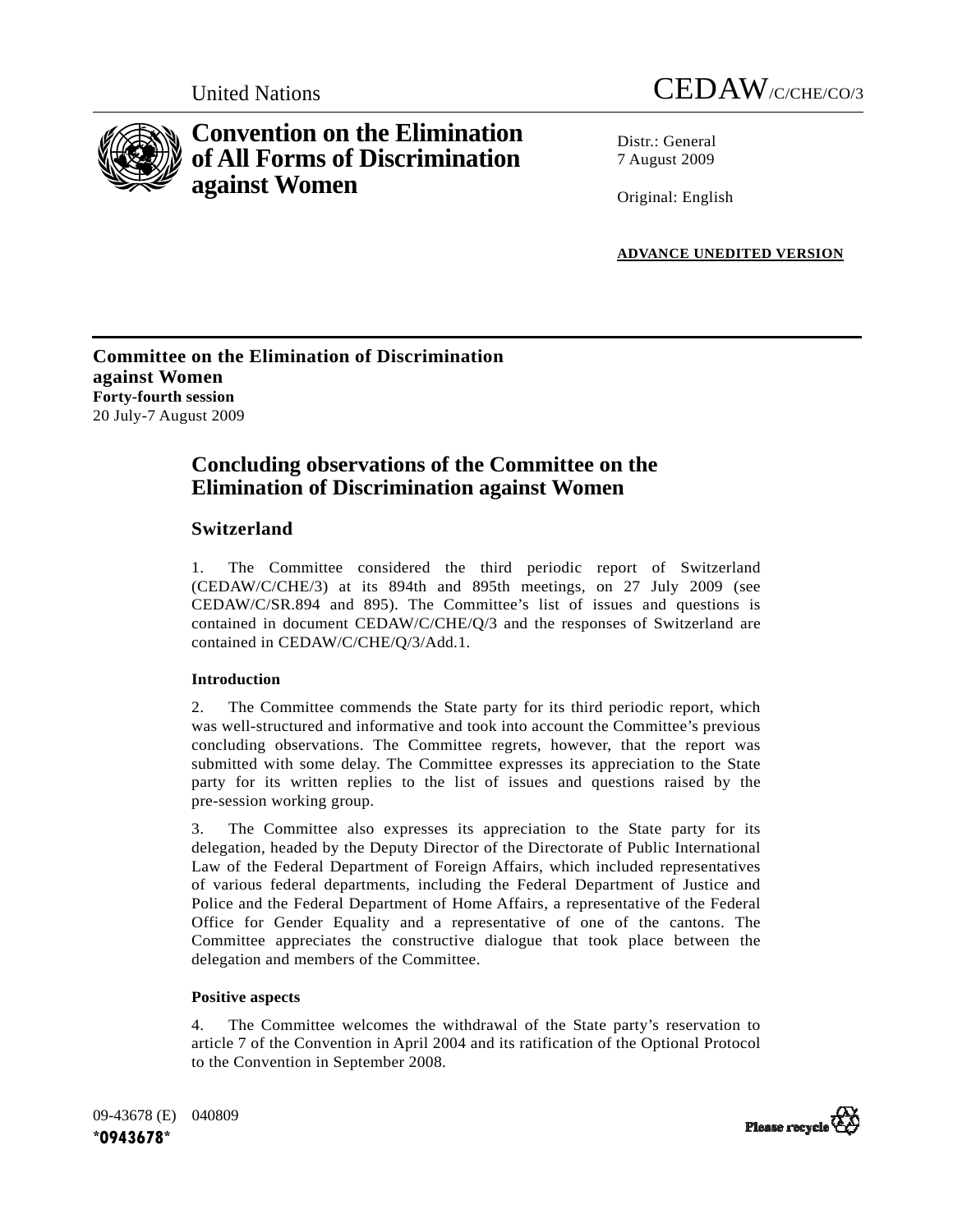5. The Committee also welcomes the State party's ratification of the Protocol to Prevent, Suppress and Punish Trafficking in Persons, Especially Women and Children, supplementing the United Nations Convention against Transnational Organized Crime, in October 2006.

6. The Committee commends the State party for its efforts to strengthen gender equality and women's rights in Switzerland, including the adoption of a wide range of legislative measures, policies and programmes, in particular the introduction of maternity leave with pay, and legal provisions and programmes to combat violence against and trafficking in women.

7. The Committee welcomes the State party's recognition of the important role played by non-governmental organizations, women's associations and other civil society groups in the promotion of women's human rights and gender equality. The Committee also welcomes the efforts made by the State party to consult non-governmental organizations and women's associations in the preparation of its third periodic report.

8. The Committee notes with appreciation that combating violence against women and the advancement of women are priority objectives of the State party's international policy on human rights. The Committee also notes the priority given to gender mainstreaming and gender-responsive budgeting in the State party's international assistance and development cooperation programmes.

# **Principal areas of concern and recommendations**

9. **While recalling the obligation of the State party to implement all the provisions of the Convention systematically and continuously, the Committee views the concerns and recommendations identified in the present concluding observations as requiring the priority attention of the State party. Consequently, the Committee calls on the State party to focus on those areas in its implementation activities and to report on action taken and results achieved in its next periodic report. It also calls on the State party to submit the present concluding observations to the Federal Council, all relevant federal departments, other government structures at the federal, cantonal and communal levels, the Federal Assembly, the cantonal assemblies and the judiciary, in order to ensure their effective implementation.**

# **Parliaments**

10. **While reaffirming that the Government has the primary responsibility and is particularly accountable for the full implementation of the obligations of the State party under the Convention, the Committee stresses that the Convention is binding on all branches of government, and it invites the State party to encourage its federal, cantonal and communal parliaments in line with its procedures, where appropriate, to take the necessary steps with regard to the implementation of the present concluding observations and the next reporting process of the Government under the Convention.** 

# **Reservations**

11. The Committee notes that Switzerland maintains reservations to article 15, paragraph 2, and to article 16, paragraphs 1 (g) and (h), of the Convention. The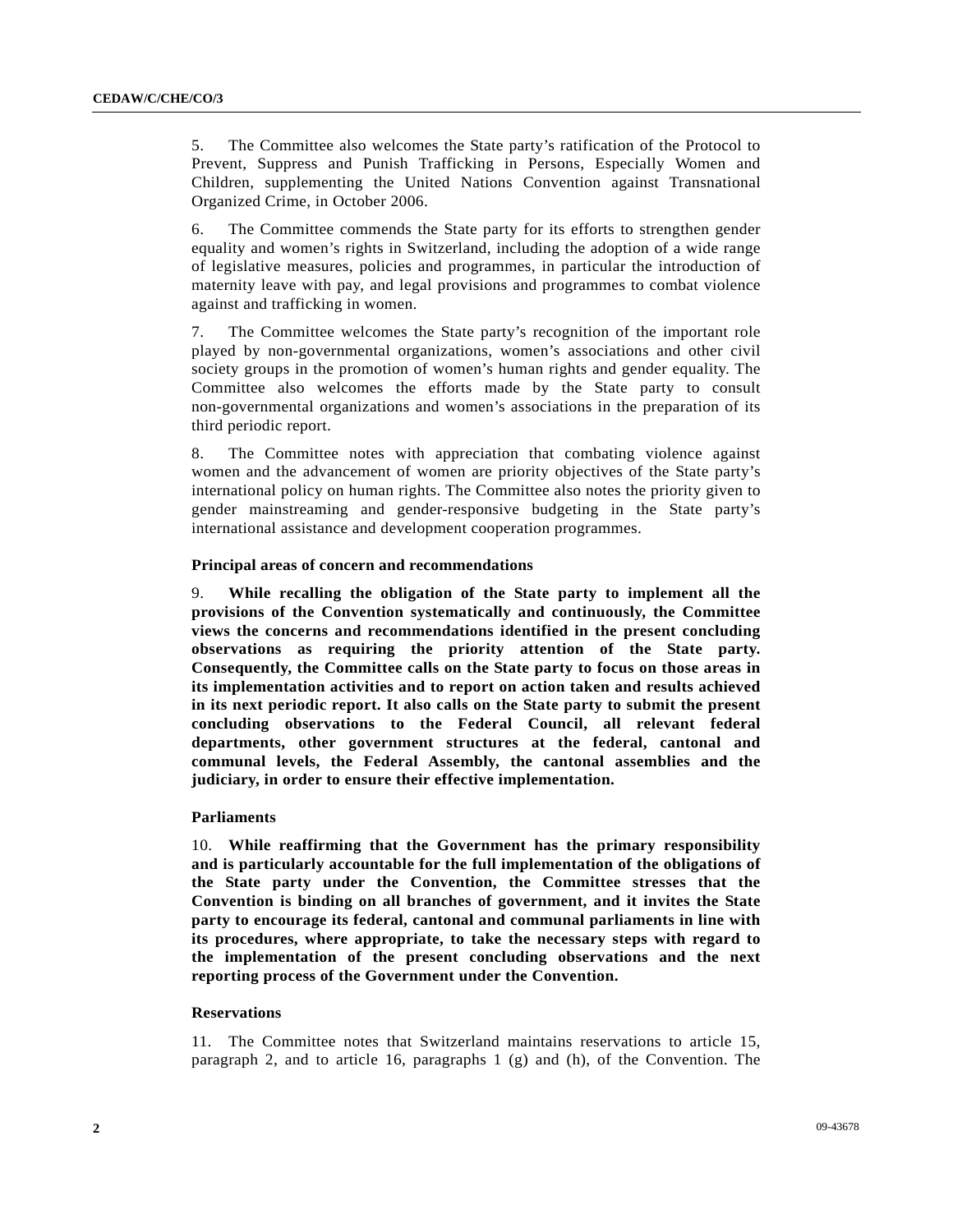Committee takes note of the State party's explanation that withdrawal of the State party's reservation to article 16, paragraph 1  $(g)$ , may be considered after the enactment of a new law on choice of family name. The Committee also takes note of the State party's explanation that its reservations to article 15, paragraph 2, and to article 16, paragraph 1 (h), are a matter of transitional law and may be withdrawn when there are no longer any disputes concerning matrimonial property based on the law governing the matrimonial regime applicable prior to 1 January 1988.

12. **The Committee reiterates its previous concluding observations of 2003 and urges the State party to indicate in its next periodic report, if possible and if still relevant, a timetable for the withdrawal of its reservations.**

# **Previous concluding observations**

13. The Committee regrets that many of the concerns it expressed and the recommendations it made (see A/58/38, part I, paras. 97-141) after its consideration of the State party's combined initial and second periodic report (CEDAW/C/CHE/1-2 and Add.1) in 2003 have been insufficiently addressed. These include, for instance, concerns and recommendations relating to the legal status of the Convention, the national machinery for equality, the persistence of entrenched traditional stereotypes regarding the role and responsibilities of women and men in the family and in society at large, the prevalence of violence against women, the situation of migrant women, the prevalence of trafficking in women and girls and the exploitation of prostitution, the underrepresentation of women in elected and appointed positions in public life and gender inequality in the field of education and in the labour market.

14. **The Committee urges the State party to make every effort to address the previous recommendations that have not yet been fully implemented, as well as the concerns contained in the present concluding observations.**

# **Legal status of the Convention**

15. The Committee notes that, in accordance with the principle of monism applied by the State party, the provisions of the treaties to which Switzerland is party can be invoked directly in the national courts if and when those provisions are considered directly applicable. In this regard, the Committee notes with concern that the Federal Supreme Court and other judicial authorities at the federal and cantonal levels are of the opinion that as a general rule the provisions of the Convention are not directly applicable. Moreover, the Committee notes that decisions of the Federal Supreme Court are based on constitutional provisions on equality and non-discrimination that are narrower in scope than the definition of discrimination contained in article 1 of the Convention. The Committee also notes with concern that the Convention is rarely invoked in judicial procedures at the federal or cantonal level indicating limited awareness of the Convention, including the general recommendations of the Committee, within the legal profession and the judiciary and among women themselves.

16. **The Committee urges the State party to further clarify the issue of the direct applicability of the provisions of the Convention within the national legal order of Switzerland. The Committee reiterates its previous concluding**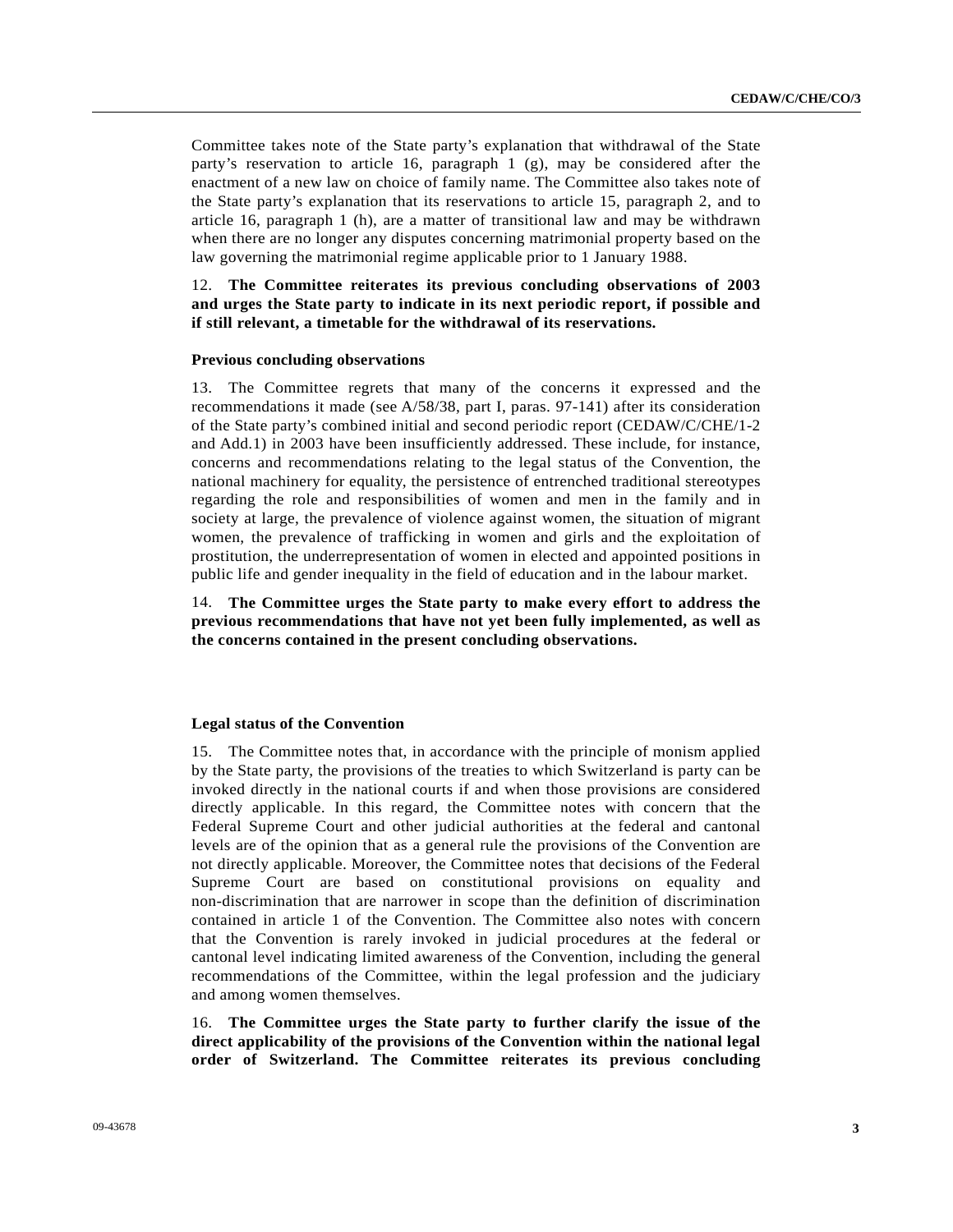**observations of 2003 and recommends that the State party conduct awarenessraising campaigns about the Convention aimed at judicial and legal professionals and at the general public. The Committee also encourages the State party to provide systematic training to members of the legal profession and the judiciary on the scope and significance of the Convention with a view to encouraging them to utilize the Convention in legal proceedings. The Committee further encourages the State party to include the Convention and its Optional Protocol as a mandatory component in the education and training of the legal profession, including judges, lawyers and public prosecutors.**

# **Definition of equality and non-discrimination**

17. The Committee, while noting that general principles of equality and non-discrimination are guaranteed in article 8 of the Constitution and contained in domestic legislation, is concerned that the Federal Supreme Court has given a narrow scope to these principles by stating that the "... Constitution does not confer any right to establish equality in fact".

18. **The Committee recommends that the State party take steps to ensure that the principles of equality and non-discrimination against women are applied in accordance with article 1 of the Convention.** 

# **Implementation of the Convention**

19. While cognizant of the different levels of authority and competencies in implementation of the Convention within the State party's federal structure, and taking note of the State party's oral presentation that federalism offers possibilities in terms of competition for best results and development of best practices in implementation of the Convention, the Committee remains concerned about the disparities in implementation across the different cantons and communes. The Committee also remains concerned at the effectiveness of existing structures and mechanisms to ensure coordination and consistent application of the Convention throughout the State party's territory.

20. **The Committee underlines that the Federal Government has the primary responsibility for ensuring the full implementation of the State party's obligations under the Convention. In line with its previous concluding observations of 2003, the Committee recommends that the State party ensure, particularly through effective coordination, the coherent and consistent application of the Convention at all levels and in all areas.**

# **National machinery for the advancement of women and gender mainstreaming**

21. The Committee notes with appreciation the work undertaken by various institutional structures for the advancement of women and gender equality at the federal, cantonal and communal levels, including the Federal Office for Gender Equality, the Federal Commission for Women's Issues and gender equality offices or commissions in most cantons and some communes. The Committee is concerned, however, that such institutions lack sufficient authority, visibility and resources and that budgetary considerations have affected their existence and resulted in cutbacks in the human and financial resources allocated to such structures. The Committee is further concerned at the lack of an overall integrated strategy for gender mainstreaming, including gender budgeting, in the State party itself. In this regard,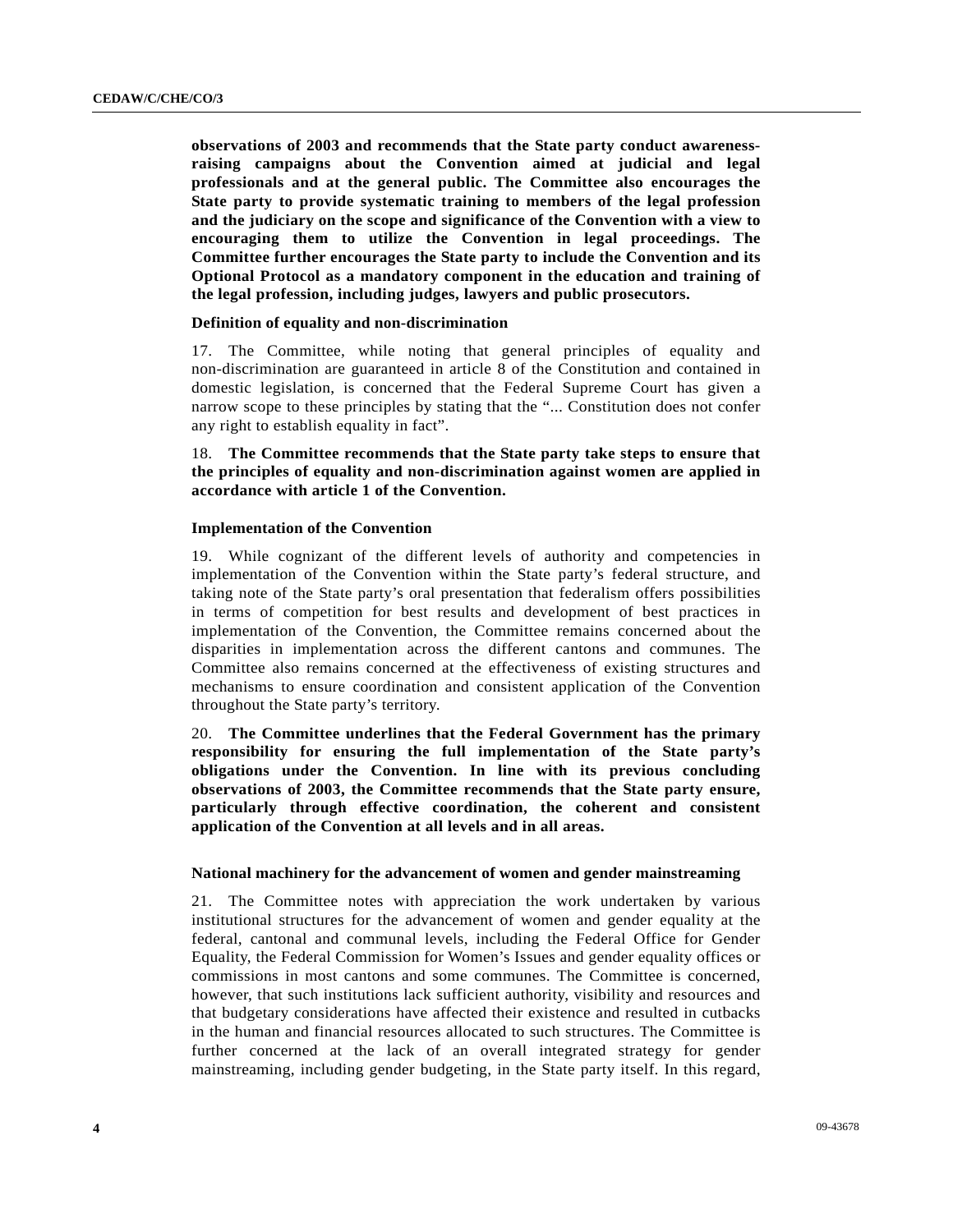the Committee notes that only a few initiatives on gender mainstreaming have been undertaken by a number of federal departments, cantons and cities.

22. **The Committee recommends that the State party ensure that the existing national machinery for the advancement of women is provided with the necessary authority, visibility and human and financial resources for the effective promotion of gender equality and the advancement of women at all levels. The Committee also recommends the establishment of gender equality offices in all cantons and the strengthening of coordination between all relevant institutional structures and mechanisms, including through the establishment of a dedicated coordination mechanism at the federal level. The Committee further recommends that the State party develop and implement an integrated gender mainstreaming strategy, including through the use of gender-budgeting processes, with effective monitoring and accountability mechanisms across all sectors and levels of government.** 

# **Temporary special measures**

23. The Committee notes that the Supreme Court has determined on the basis of the Federal Constitution that affirmative measures aimed at establishing equality are acceptable in principle. The Committee notes with concern, however, that recent decisions of the Federal Supreme Court against the use of such measures and their limited application in all sectors indicate a lack of clear understanding of temporary special measures, as well as reasons for their application, in line with article 4, paragraph 1, of the Convention and the Committee's general recommendation 25.

24. **The Committee encourages the State party to familiarize all relevant officials, including the judiciary, with the concept of temporary special measures contained in article 4, paragraph 1, of the Convention and in its general recommendation 25. The Committee recommends that the State party give due consideration to the further adoption and implementation of temporary special measures, including legislative and administrative measures, outreach and support programmes, the allocation of resources and the creation of incentives, targeted recruitment and the setting of time-bound goals and quotas, in areas where women are underrepresented or disadvantaged and in both the public and private sectors.** 

#### **Stereotypes**

25. The Committee welcomes the steps taken by the State party to eliminate stereotypical attitudes and portrayals of women and of women's roles in the family and in society, including the "Fairplay-at-home" and "Fairplay-at-work" campaigns, the adoption of equality acts in various cantons, as well as the revision of educational curricula in a number of cantons. The Committee is concerned, however, about the persistence of entrenched traditional attitudes and stereotypes, including as portrayed in the media and in advertising, which undermine women's social status and are linked to the disadvantaged position of women in a number of areas, including in education, the labour market, access to decision-making positions and participation in political and public life. The Committee is also concerned about the persistence of stereotyped media portrayals and negative images of ethnic and minority women and migrant women.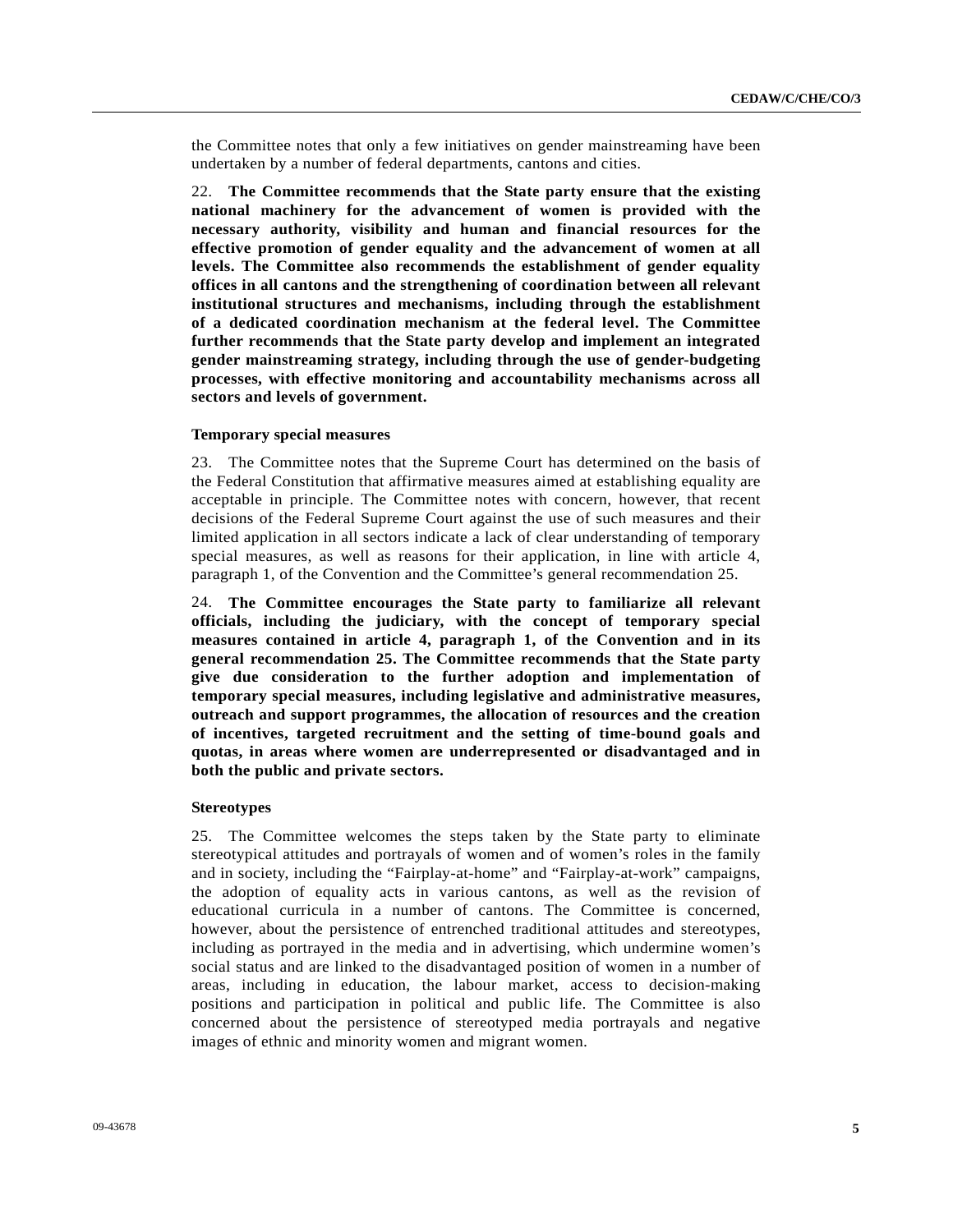26. **The Committee calls upon the State party to strengthen its efforts to eliminate stereotypical images and attitudes regarding the roles of women and men in the family and in society, in accordance with articles 2 (f) and 5 (a) of the Convention. This should include legal, policy and awareness-raising measures, taken in a coordinated fashion and directed at women and men generally, as well as different forms of media and targeted programmes in the educational system, to encourage further diversification of the educational choices of boys and girls and enhanced sharing of family responsibilities. The Committee also recommends targeted measures for the media and the educational system to promote positive images of ethnic and minority women and migrant women. It calls upon the State party to review periodically the measures taken in order to assess their impact, to take appropriate action and to report thereon to the Committee in its next periodic report.** 

#### **Violence against women**

27. The Committee welcomes the range of measures taken by the State party to combat violence against women and notes, in particular, legislative measures, such as the revisions to the Penal Code by which acts of violence, including rape and coercion, committed in relationships are to be automatically prosecuted by the authorities, and the revision to the Civil Code enabling judicial authorities to expel a perpetrator from the common domicile for a fixed period of time or to prohibit the perpetrator from approaching or entering into contact with the victim. The Committee remains concerned, however, about the continuing prevalence of violence against women, including domestic violence, and about the absence of a comprehensive national law on violence against women. The Committee also notes the limited number of shelters for victims (18 throughout the territory of the State party) and is concerned that the establishment and funding of shelters and support services for victims are not considered the State party's responsibility or regulated by either federal or cantonal law. The Committee is also concerned that there are no means, at present, for standardized data collection on violence against women, including on the number of complaints, investigations and prosecutions of cases of violence in all cantons. The Committee notes that such data will only be available in 2010.

28. **Recalling its previous concluding observations of 2003, the Committee urges the State party to continue to intensify its efforts to address the issue of violence against women and girls. In particular, the Committee calls upon the State party to enact comprehensive legislation against all forms of violence against women, including domestic violence, as soon as possible. Such legislation should sanction all forms of violence against women and should ensure that women and girls who are victims of violence have access to immediate means of redress and protection and that perpetrators are prosecuted and punished, but should also provide for the establishment of additional support services for victims, including shelters, as well as the provision of government funding for such services. In line with its general recommendation 19, the Committee also calls for the expansion of training activities and programmes for parliamentarians, the judiciary and legal and public officials, in particular law enforcement personnel and health-service providers, in order to ensure that they are sensitized to all forms of violence against women and can provide adequate support to victims. It also**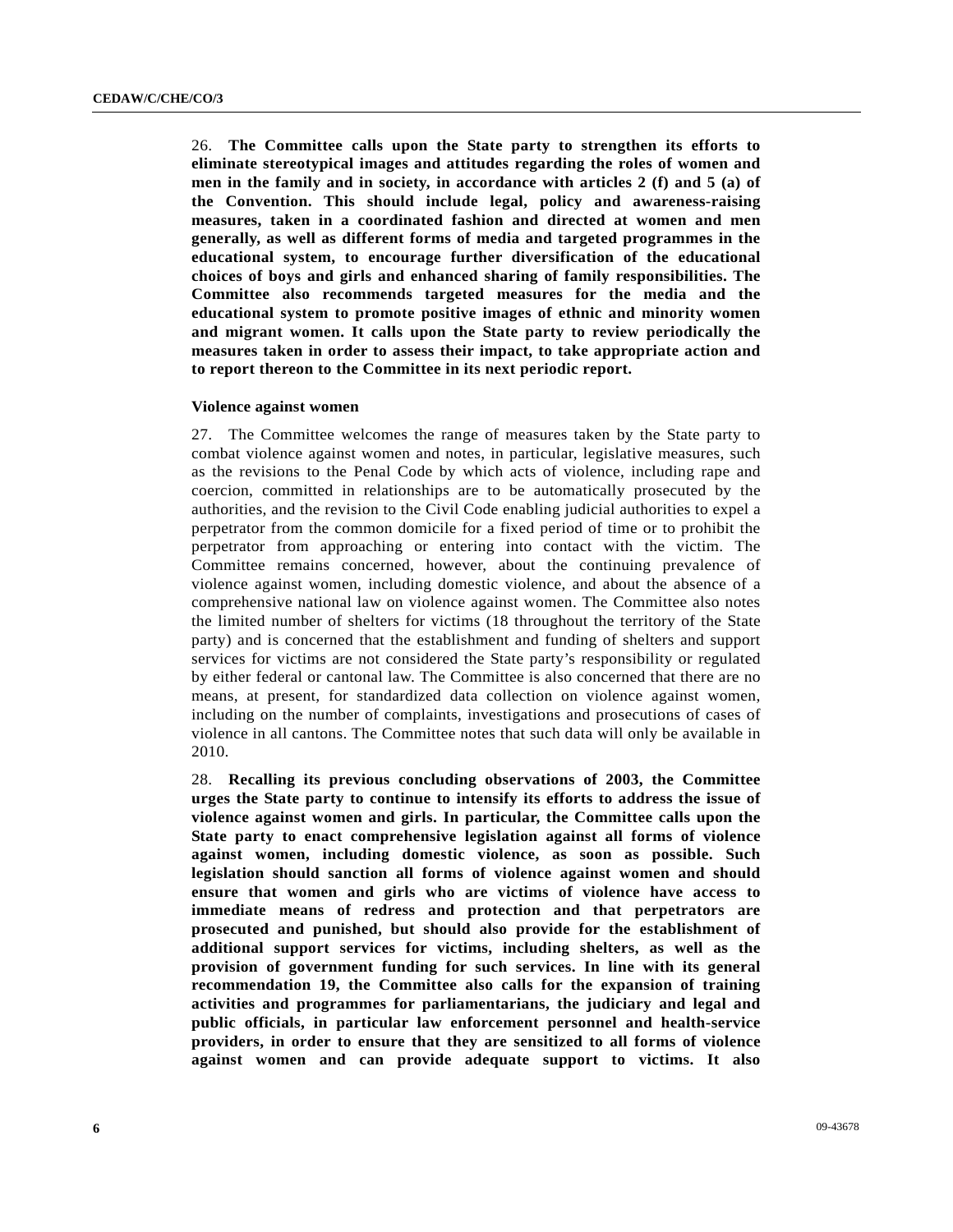**recommends the expansion of public awareness-raising campaigns on all forms of violence against women. The Committee requests the State party to standardize data and trends on the prevalence of various forms of violence, as well as on the number of complaints, investigations and prosecutions of cases.** 

# **Trafficking and prostitution**

29. The Committee welcomes the State party's stated intention to ratify the Council of Europe Convention on Action against Trafficking in Human Beings. It also acknowledges other measures taken by the State party to combat trafficking in women and children. Specific reference is made to the adoption of new article 182 of the Penal Code, which criminalizes trafficking for the purposes of sexual or labour exploitation or for organ harvesting, the revision of the Victim Assistance Act, which imposes a requirement on cantons to take into account the specific needs of different categories of victims, in particular victims of human trafficking, as well as the adoption of the new Foreign National Act, which contains provisions allowing victims of trafficking and witnesses to remain in the State party for a period of reflection and for legal proceedings. The Committee, however, is concerned by the continuing prevalence of trafficking in women and girls and by the lack of comprehensive data and research on all aspects of this phenomenon. The Committee is also concerned that specialized counselling and support services for victims of trafficking, as well as cooperation mechanisms, have only been established in a number of cantons with limited or no funding from the Federal Government. Further, the Committee is concerned that legislation granting protection and temporary residency permits to victims is not uniformly or consistently applied by the cantons, and that the granting of such residency permits is normally based on cooperation with the authorities in legal proceedings.

30. **The Committee encourages the State party to ensure the quick ratification of the Council of Europe Convention on Action against Trafficking in Human Beings. It urges the State party to strengthen its measures to combat all forms of trafficking in women and children, including through increased international, regional and bilateral cooperation with countries of origin and transit, in line with article 6 of the Convention. In this respect, the Committee urges the State party not only to ensure the prosecution and punishment of trafficking, but also the protection and recovery of victims of trafficking, including through the allocation of adequate resources to existing specialized services and the establishment of additional services in all cantons. The Committee also urges the State party to consider the extension of temporary residency permits and other measures to be in compliance with the Recommended Principles and Guidelines on Human Rights and Human Trafficking developed by the Office of the United Nations High Commissioner for Human Rights in 2002. The Committee calls upon the State party to collect and analyse data on all aspects of trafficking, disaggregated by age and country of origin, in order to identify trends and root causes, as well as priority areas for action, and to formulate relevant policies. It requests that such information, as well as information on the impact of the measures taken to combat trafficking, be included in the State party's next periodic report.** 

31. The Committee is concerned about the situation of cabaret dancers who are particularly vulnerable to forced prostitution and violence, despite the various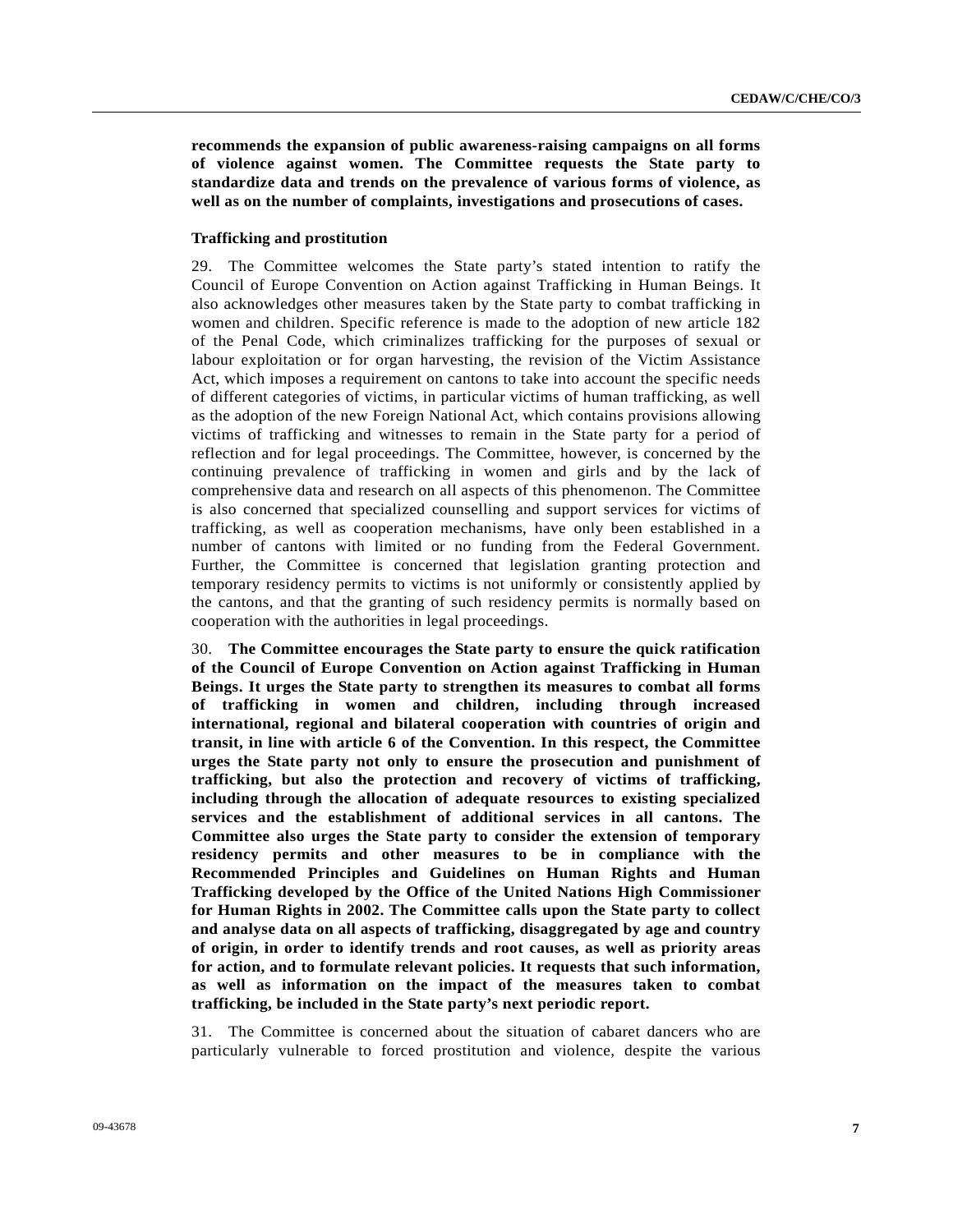measures taken by the State party, such as the provision of briefings and informational materials in all consulates and embassies.

32. **In light of their precarious situation, the Committee encourages the State party to continue to regularly review the visa and other regulations for cabaret dancers, and to consider including provisions that would allow women to change to a different sector of work.** 

# **Political participation and participation in public life**

33. The Committee notes certain measures taken by the State party to increase the representation and participation of women in political and public decision-making, such as a mentoring project for young women and recommendations to media professionals to promote more egalitarian coverage of male and female candidates prior to federal elections. The Committee is, however, concerned that such measures are not taken in a systematic and effective manner. The Committee is also concerned that women continue to be significantly underrepresented, particularly in leadership and decision-making positions, in both elected and appointed positions in public office, in political parties, in the diplomatic service and in the judiciary. The Committee is further concerned that the use of rigid political quotas and quotas for women's representation in organs of the legislative, executive and judicial branches has been rejected by the Federal Supreme Court.

34. **The Committee reiterates its previous concluding observations of 2003 and urges the State party to take sustained legal and other measures, with benchmarks and concrete timetables, to increase the representation of women in elected and appointed positions in public life, in political parties, in the diplomatic service and in the judiciary in line with its general recommendation 23. It recommends that the State party introduce temporary special measures in accordance with article 4, paragraph 1, of the Convention and the Committee's general recommendation 25 with the aim of achieving balanced representation of women and men. The Committee also urges the State party to increase the availability of training and capacity-building programmes for women wishing to enter or already in public office and to enhance its awareness-raising campaigns on the importance of women's full and equal participation in political and public life. Also in this regard, the Committee recommends that the State party continue its efforts to encourage the media to ensure that female and male candidates and elected representatives receive equal visibility in the media, especially during election periods.** 

# **Education**

35. Despite the measures taken by the State party, the Committee notes the persistence of segregation in the field of education, particularly in vocational training and higher education, as well as stereotyped educational choices, with men and boys still predominant in the fields of technology and science. The Committee also notes the low representation of women in decision-making and senior management positions.

36. **The Committee encourages the State party to develop measures aimed at the diversification of women's academic and professional choices, including through awareness-raising, training and counselling programmes. The Committee also encourages the State party to monitor the career development**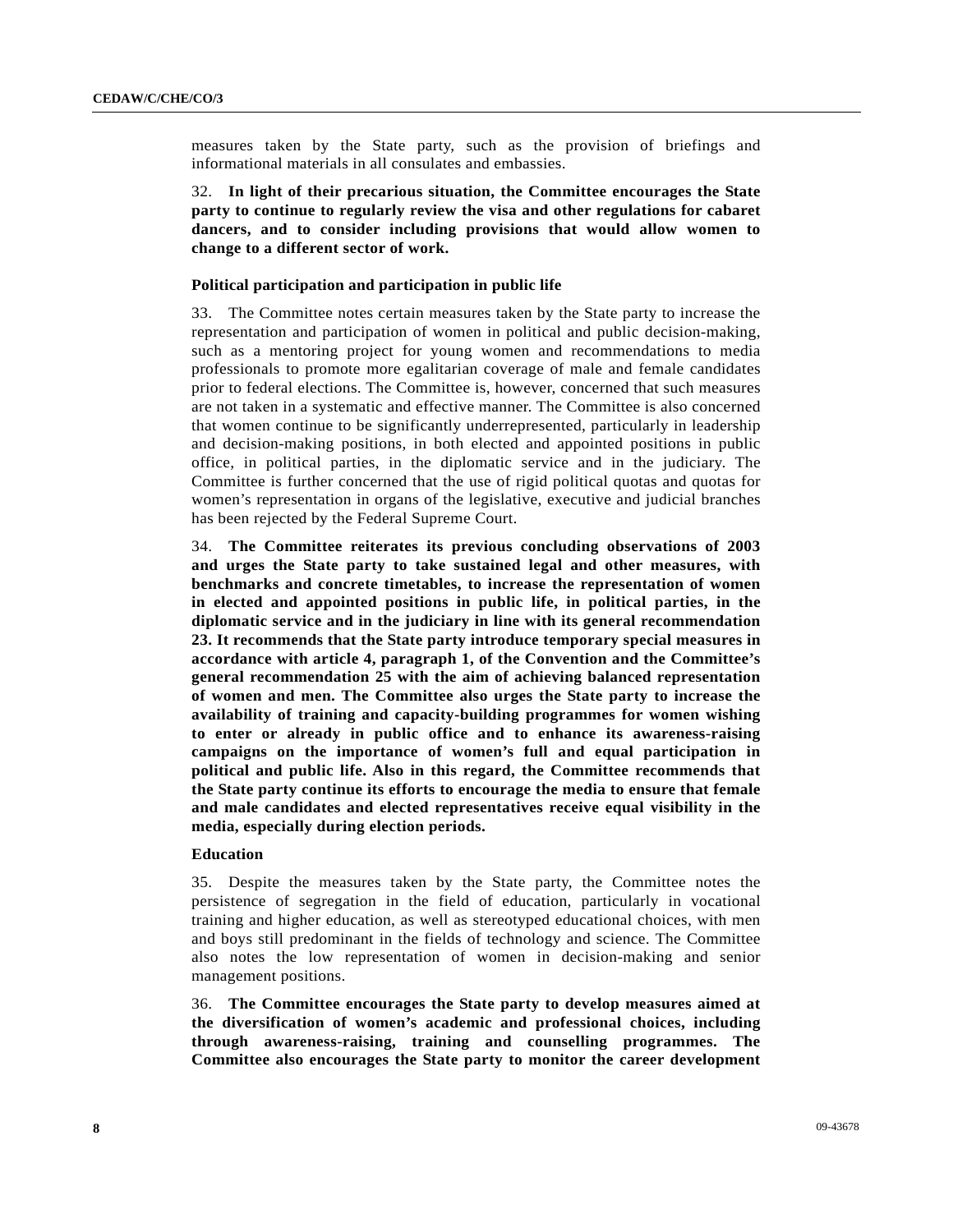# **of women in the education system to ensure equal access and prevent hidden or indirect discrimination faced by women.**

#### **Employment and economic empowerment**

37. The Committee notes the various measures taken by the State party to support the participation of women in the labour market and facilitate the reconciliation of family and work life, including the recent introduction of paid maternity leave and the creation of additional childcare facilities. The Committee notes that the right to equal pay is guaranteed in the Constitution and in the Equality Act of 1995. The Committee, however, remains concerned about the persistence of horizontal and vertical segregation in the labour market, with women concentrated in the lowerpaid service sectors, a higher unemployment rate for women, the persistence of the gender pay gap and the continued predominance of women in temporary and parttime work due to their traditional role as caregivers for children and the continued lack of available and affordable childcare services. Also in this regard, the Committee notes that the current federal system of joint taxation for married couples with two incomes, with no deductions possible for childcare costs, is another impediment to women's participation in the labour market. The Committee is also concerned about the low representation of women in managerial and decisionmaking positions.

38. **The Committee urges the State party to intensify its efforts to ensure equal opportunities for women and men in the labour market, including through the use of temporary special measures, with time-bound targets, in accordance with article 4, paragraph 1, of the Convention and its general recommendation 25. The Committee recommends that the State party continue to take proactive and concrete measures to eliminate occupational segregation, both horizontal and vertical, through, inter alia, education, training and retraining and effective enforcement mechanisms. It also recommends that job evaluation systems based on gender-sensitive criteria continue to be developed with the aim of narrowing and closing the gender pay gap. Furthermore, the Committee urges the State party to create more opportunities for women to access full-time employment. The Committee recommends that the State party continue its efforts to allow women and men to reconcile family and professional responsibilities and for the promotion of equal sharing of domestic and family tasks between men and women by providing, inter alia, more childcare facilities and paid paternity leave. The Committee also encourages the State party to undertake the planned reform of the current federal taxation system in a timely manner, with a view to eliminating the burden on married couples with two incomes, and to report on progress achieved or, if relevant, on outcome in its next periodic report.** 

# **Rural women**

39. The Committee regrets the lack of comprehensive information and statistical data on the situation of rural women in the State party's report. The Committee is concerned about the situation of rural women working in agriculture and notes that women working on farms owned by their spouses or family members have limited social or economic recognition and often are not paid. In the event of divorce, such women are often not able to recover any personal assets invested in the farm and, as they are not considered to have been employed during marriage, are not able to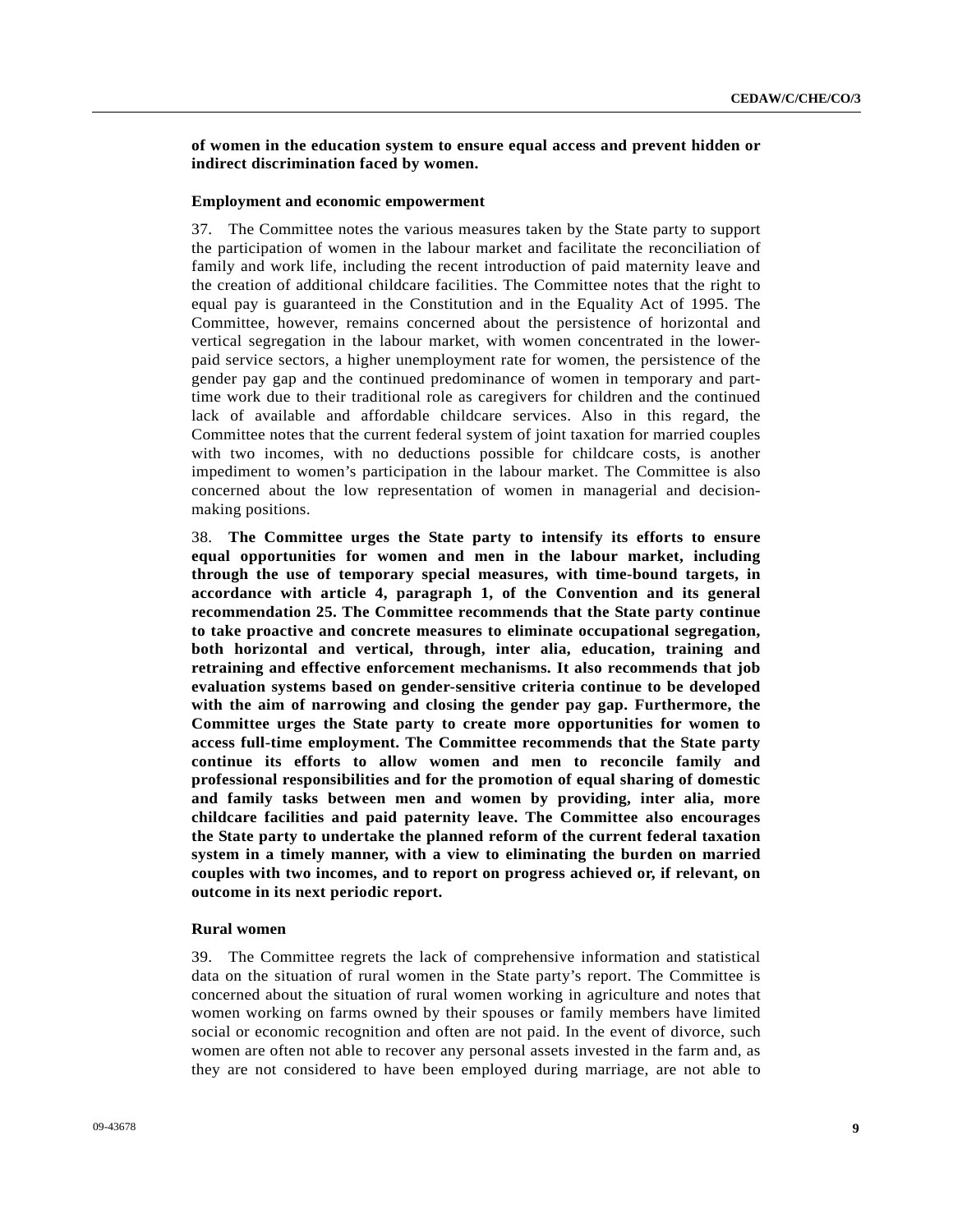access unemployment insurance benefits. Furthermore, laws governing inheritance of property often prevent widows from inheriting farms in the event of their husband's death.

40. **The Committee requests the State party to include in its next report a comprehensive assessment, including data, of the situation of rural women, including women farmers. The Committee urges the State party to give full attention to the economic empowerment of rural women, in particular women farmers, and ensure their access to and control over land and their access to credit facilities and training opportunities.** 

# **Marriage and family life**

41. The Committee is concerned that the State party's current law on property distribution upon divorce does not adequately address gender-based economic disparities between spouses resulting from traditional work and family-life patterns. These often lead to enhanced human capital and earning potential of men while women may experience the opposite, so that spouses currently do not equitably share in the economic consequences of the marriage and its dissolution, an outcome referred to in the State party as "shortfalls". The Committee is further concerned that neither existing legislation nor case law address distribution of future earning capacity or human capital so as to redress possible gender-based economic disparities between spouses. The Committee is further concerned that the implementation of the new divorce law concerning offset of vested benefits in occupational pension plans (art. 122 ff, Civil Code) was not satisfactory from the standpoint of gender equality. The Committee is also further concerned that women living in de facto relationships have no economic rights and protection when such relations dissolve.

42. **The Committee calls upon the State party to make use of the findings of the study published in June 2007 by the Federal Commission on Women's Issues on the effects of the new divorce law, and to accord serious consideration to recommendations issued by the Federal Commission for Women's Issues, in order to better redress gender disparities and economic disparities upon divorce. It also calls upon the State party to proceed with the draft bill to ensure that during the decision-making process about maintenance or alimony payments following a divorce or separation, any financial deficit is appropriately distributed among both spouses. The Committee urges the State party to adopt the legal measures necessary to guarantee women living in de facto relationships economic protection equal to married women, in the form of recognizing their rights in the property accumulated during the relationship, in line with its general recommendation 21.** 

# **Vulnerable groups of women**

43. The Committee is concerned about the situation of vulnerable groups of women, including women of ethnic and minority communities and migrant women, who may be more vulnerable to poverty and violence and are at risk of multiple forms of discrimination with respect to education, health, social and political participation and employment, including as a result of the non-recognition of foreign university degrees and diplomas. The Committee is also concerned about the difference in treatment of migrant women from countries in the European Union or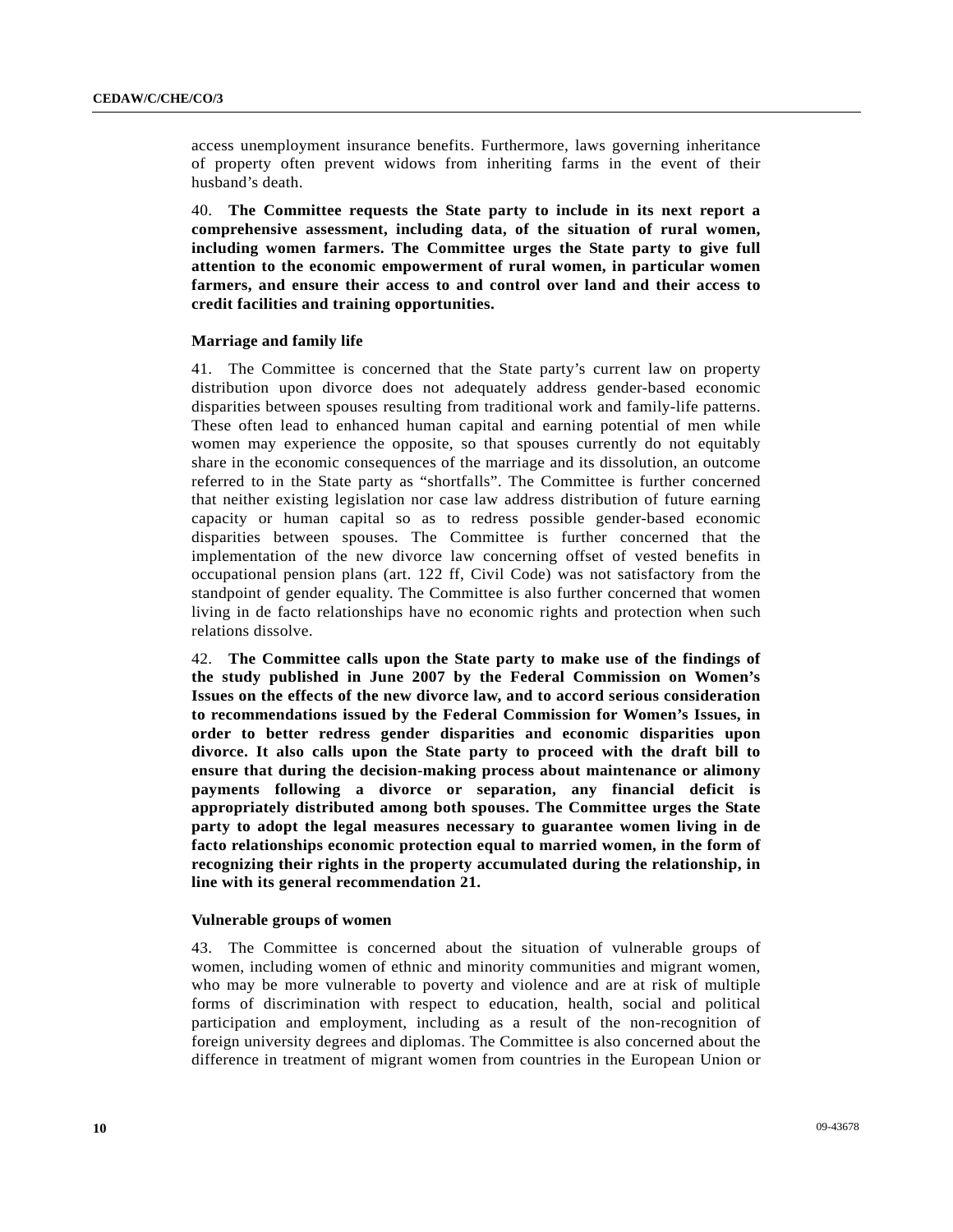from the United States of America and Canada as compared with women from other parts of the world. Additionally, the Committee is concerned that requirements under the new Foreign National Act, such as proof of integration after at least three years of marriage or of difficulties in social integration in the country of origin, may pose difficulties for victims of violence to acquire or renew residency permits and may continue to prevent victims from leaving abusive relationships and from seeking assistance.

44. **The Committee calls upon the State party to take effective measures to eliminate discrimination against women of ethnic and minority communities and migrant women, irrespective of country of origin, both in society at large and within their communities. It also calls upon the State party to be proactive in its measures, including through the development of targeted programmes and strategies, to increase women's awareness of and access to education, health and social services, training and employment, as well as to familiarize them with their rights to gender equality and non-discrimination. The Committee further calls upon the State party to collect data and conduct regular and comprehensive studies on the situation of such women and to provide such information in its next report. Additionally, the Committee urges the State party to keep under review and carefully monitor the impact of its laws and policies on women of ethnic and minority communities and on migrant women, with a view to taking remedial measures that effectively respond to the needs of those women.** 

# **National human rights institution**

45. The Committee notes that the State party, as a follow-up to its voluntary commitment made in the context of its universal periodic review by the Human Rights Council, is considering the establishment of a national human rights institution in accordance with the Paris Principles. The Committee also notes that a five-year pilot initiative on the establishment of human rights networks and consultation processes is currently under way, following which a decision may be taken on the proposal.

46. **The Committee requests more detailed information on the implementation and outcome of the pilot initiative and on progress made towards the establishment of a national human rights institution, to be included in the next periodic report.** 

# **Beijing Declaration and Platform for Action**

47. **The Committee urges the State party to utilize fully, in the implementation of its obligations under the Convention, the Beijing Declaration and Platform for Action, which reinforce the provisions of the Convention, and requests the State party to include information thereon in its next periodic report.** 

# **Millennium Development Goals**

48. **The Committee also emphasizes that full and effective implementation of the Convention is indispensable for achieving the Millennium Development Goals. It calls for the integration of a gender perspective and explicit reflection of the provisions of the Convention in all efforts aimed at the achievement of**